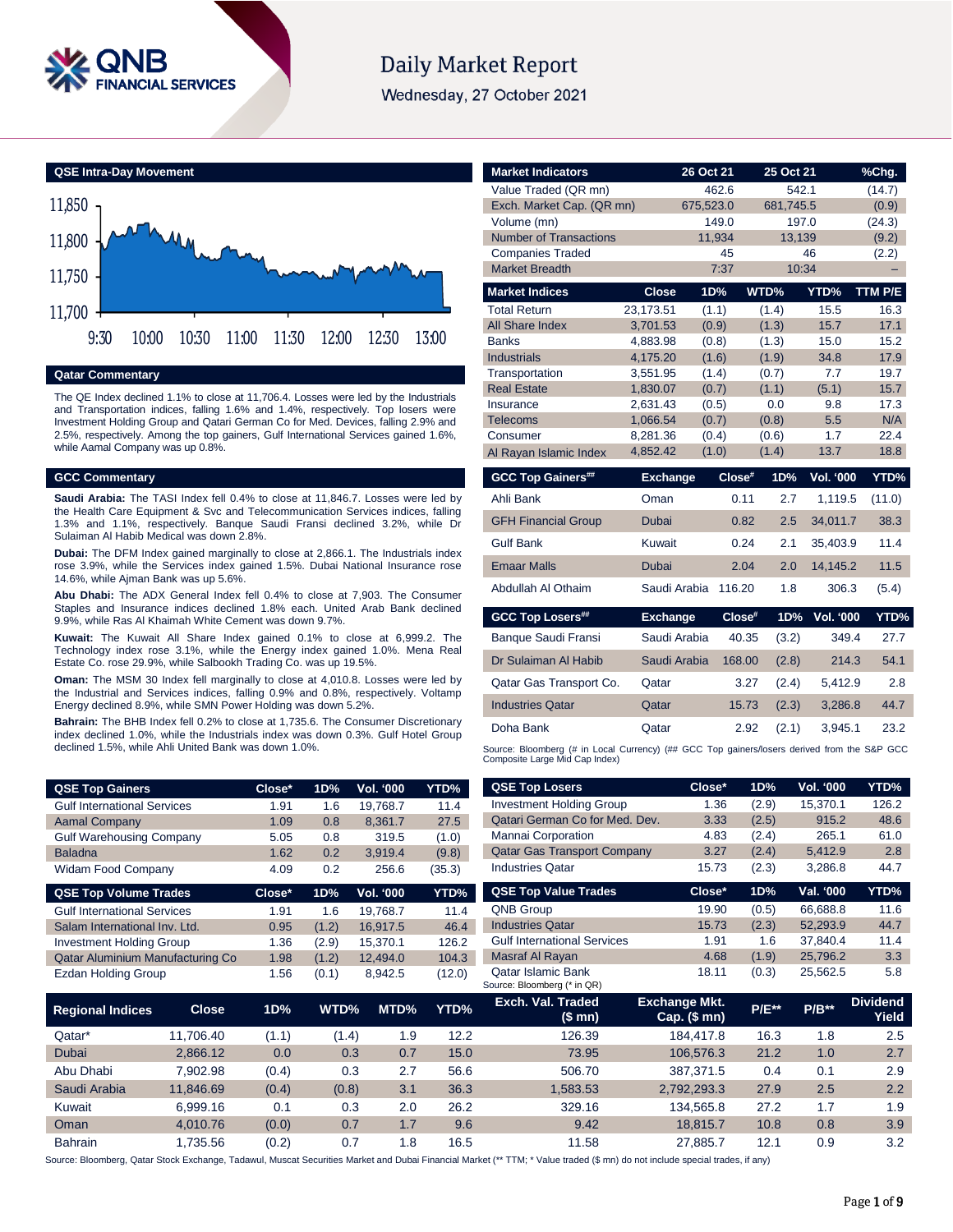# **Qatar Market Commentary**

- The QE Index declined 1.1% to close at 11,706.4. The Industrials and Transportation indices led the losses. The index fell on the back of selling pressure from Qatari and Arab shareholders despite buying support from GCC and foreign shareholders.
- Investment Holding Group and Qatari German Co for Med. Devices were the top losers, falling 2.9% and 2.5%, respectively. Among the top gainers, Gulf International Services gained 1.6%, while Aamal Company was up 0.8%.
- Volume of shares traded on Tuesday fell by 24.3% to 149mn from 197mn on Monday. Further, as compared to the 30-day moving average of 204.4mn, volume for the day was 27.1% lower. Gulf International Services and Salam International Inv. Ltd. were the most active stocks, contributing 13.3% and 11.4% to the total volume, respectively.

| <b>Overall Activity</b>        | Buy $\%^*$ | Sell %*  | Net (QR)         |
|--------------------------------|------------|----------|------------------|
| Qatari Individuals             | 37.88%     | 34.77%   | 14,423,888.8     |
| <b>Qatari Institutions</b>     | 15.24%     | 21.38%   | (28, 416, 670.6) |
| Qatari                         | 53.12%     | 56.15%   | (13,992,781.8)   |
| <b>GCC Individuals</b>         | 0.76%      | 0.65%    | 513,315.4        |
| <b>GCC</b> Institutions        | 10.79%     | 6.31%    | 20,737,518.0     |
| <b>GCC</b>                     | 11.55%     | 6.96%    | 21,250,833.4     |
| Arab Individuals               | 9.28%      | 10.96%   | (7,808,442.4)    |
| <b>Arab Institutions</b>       | $0.00\%$   | $0.00\%$ |                  |
| Arab                           | 9.28%      | 10.96%   | (7,808,442.4)    |
| <b>Foreigners Individuals</b>  | 2.18%      | 2.73%    | (2,540,027.6)    |
| <b>Foreigners Institutions</b> | 23.88%     | 23.21%   | 3,090,418.3      |
| <b>Foreigners</b>              | 26.05%     | 25.93%   | 550,390.8        |

Source: Qatar Stock Exchange (\*as a % of traded value)

# **Ratings, Earnings Releases and Earnings Calendar**

# **Ratings Updates**

| Company                            | Agency | Market  | Type*      | <b>Old Rating</b> | <b>New Rating</b> | <b>Rating Change</b> | <b>Outlook</b> | <b>Outlook Change</b>    |
|------------------------------------|--------|---------|------------|-------------------|-------------------|----------------------|----------------|--------------------------|
| National Bank of<br><b>Bahrain</b> | $\sim$ | Bahrain | Foreian LT | <b>BB</b>         | в+                |                      | STABLE         | $\overline{\phantom{0}}$ |

Source: News reports, Bloomberg (\* LT – Long Term, ST – Short Term, FSR- Financial Strength Rating, FCR – Foreign Currency Rating, LCR – Local Currency Rating, IDR – Issuer Default Rating, SR – Support Rating, LC -Local Currency, FBD - Foreign Bank Deposits, LBD - Local Bank Deposits, CRA - Counterparty Risk Assessment, BCA - Baseline Credit Assessment, ABCA - Adjusted Baseline Credit Assessment)

# **Earnings Releases**

| Company                                   | <b>Market</b> | <b>Currency</b> | Revenue (mn)<br>3Q2021 | % Change<br>YoY | <b>Operating Profit</b><br>(mn) 3Q2021 | % Change<br>YoY | <b>Net Profit</b><br>(mn) 3Q2021 | $\frac{9}{6}$<br>Change<br>YoY |
|-------------------------------------------|---------------|-----------------|------------------------|-----------------|----------------------------------------|-----------------|----------------------------------|--------------------------------|
| Electrical Industries Co.                 | Saudi Arabia  | <b>SR</b>       | 207.6                  | 40.2%           | 15.2                                   | 43.5%           | 10.1                             | 49.7%                          |
| Arabian Centres Co.                       | Saudi Arabia  | <b>SR</b>       | 222.9                  | $-5.9%$         | 45.7                                   | $-48.9%$        | 37.7                             | $-52.2%$                       |
| Rabigh Refining and<br>Petrochemicals Co. | Saudi Arabia  | <b>SR</b>       | 11.277.0               | 59.9%           | 492.0                                  | N/A             | 221.0                            | N/A                            |
| Herfy Food Services Co.                   | Saudi Arabia  | <b>SR</b>       | 352.2                  | 13.2%           | 67.8                                   | 34.3%           | 60.1                             | 45.2%                          |
| Saudi Arabia Refineries Co.               | Saudi Arabia  | <b>SR</b>       | (0.1)                  | N/A             | (0.6)                                  | N/A             | 0.8                              | 114.4%                         |
| Dubai Insurance Co.                       | Dubai         | <b>AED</b>      | 268.4                  | $-4.5%$         | -                                      | -               | 16.6                             | 2.4%                           |

Source: Company data, DFM, ADX, MSM, TASI, BHB.

# **Earnings Calendar**

| <b>Tickers</b> | <b>Company Name</b>                                 | Date of reporting 3Q2021 results | No. of days remaining | <b>Status</b> |
|----------------|-----------------------------------------------------|----------------------------------|-----------------------|---------------|
| QFBQ           | <b>Oatar First Bank</b>                             | 27-Oct-21                        | $\Omega$              | Due           |
| QOIS           | <b>Qatar Oman Investment Company</b>                | 27-Oct-21                        | $\overline{0}$        | <b>Due</b>    |
| <b>QCFS</b>    | <b>Qatar Cinema &amp; Film Distribution Company</b> | 27-Oct-21                        | $\mathbf 0$           | Due           |
| <b>MPHC</b>    | <b>Mesaieed Petrochemical Holding Company</b>       | 27-Oct-21                        | $\mathbf{0}$          | <b>Due</b>    |
| <b>SIIS</b>    | Salam International Investment Limited              | 27-Oct-21                        | $\mathbf 0$           | Due           |
| <b>ORDS</b>    | Ooredoo                                             | 27-Oct-21                        | $\overline{0}$        | <b>Due</b>    |
| <b>MCCS</b>    | <b>Mannai Corporation</b>                           | 27-Oct-21                        | 0                     | Due           |
| <b>QIMD</b>    | <b>Qatar Industrial Manufacturing Company</b>       | 27-Oct-21                        | $\overline{0}$        | <b>Due</b>    |
| <b>DOHI</b>    | Doha Insurance Group                                | 27-Oct-21                        | $\Omega$              | Due           |
| <b>QGRI</b>    | Qatar General Insurance & Reinsurance Company       | 28-Oct-21                        |                       | <b>Due</b>    |
| <b>GISS</b>    | <b>Gulf International Services</b>                  | 28-Oct-21                        |                       | Due           |
| <b>BLDN</b>    | <b>Baladna</b>                                      | 28-Oct-21                        |                       | <b>Due</b>    |
| <b>ZHCD</b>    | <b>Zad Holding Company</b>                          | 28-Oct-21                        |                       | Due           |

Source: QSE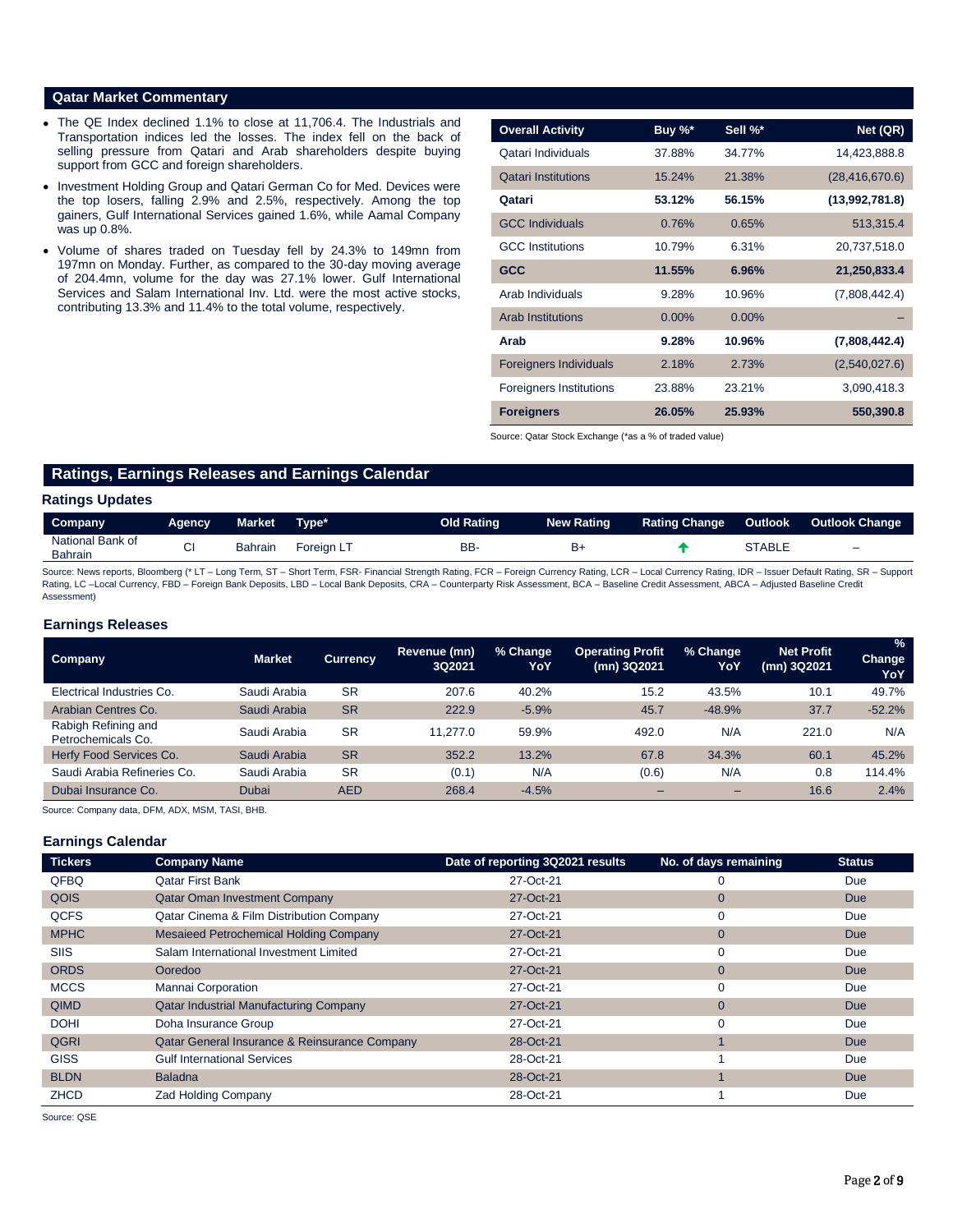# **News**

**Qatar** 

 **DHBK's bottom line rises 2.5% YoY and 18.5% QoQ in 3Q2021, in-line with our estimate –** Doha Bank's (DHBK) net profit rose 2.5% YoY (+18.5% QoQ) to QR277.5mn in 3Q2021, in-line with our estimate of QR287.4mn (variation of -3.5%). Net interest income increased 5.7% YoY and 9.6% QoQ in 3Q2021 to QR666.3mn. The company's net operating income came in at QR779.2mn in 3Q2021, which represents a decrease of 0.3% YoY. However, on QoQ basis net operating income rose 5.1%. The bank's total assets stood at QR103.4bn at the end of September 30, 2021, down 2.9% YoY (-5.4% QoQ). Loans and advances to customers were QR64.8bn, registering a rise of 2.7% YoY at the end of September 30, 2021. However, on QoQ basis loans and advances to customers decreased 10.2%. Customer deposits rose 7.3% YoY and 1.3% QoQ to reach QR59.9bn at the end of September 30, 2021. EPS amounted to QR0.09 in 3Q2021 as compared to QR0.08 in 2Q2021. Doha Bank has reported a net profit of QR892mn for the first nine months of 2021, up 15.6% over QR772mn registered in the same period last year, the bank's Chairman, Sheikh Fahad bin Mohamed bin Jabor Al-Thani, has said. Sheikh Fahad said net interest income significantly grew by 13.7% compared to 2020 to reach QR1.9bn, while net operating income stood at QR2.3bn showing a 7.1% growth over the same period last year. He said the bank has made "significant" progress in improving the cost management and efficient utilization of resources where the operating cost for the period decreased by 2.5% compared to the same period last year, thus reducing cost to income ratio to 28.1% from 30.9%, showing bank's productive operational performance. Sheikh Fahad added that total assets stood at QR103.4bn in September 30, 2021 compared to QR106.5bn in the same period last year. Net loans and advances increased to QR64.8bn as of September 30, 2021 from QR63.1bn for the same period last year, registering a growth of 2.7%. Customer deposits showed a YoY increase of 7.3% from QR55.8bn to QR59.9bn as of September 30, 2021, which is evidence of the strong liquidity position of the bank. Doha Bank managing director Sheikh Abdul Rehman bin Mohamed bin Jabor Al-Thani said, "The total equity stood at QR14.5bn as of September 30, 2021, registering a growth of 5%. The bank continued to strengthen its key capitalization ratios, where the total capital adequacy ratio of the bank stood at 19.81% as of September 30, 2021, from 18.38% compared to the same period last year. The bank, given the scale of its operations, has achieved a return on the average assets of 1.15% as of September 30, 2021." (QNB FS Research, QSE, Gulf-Times.com)

 **QEWS posts 4.7% YoY increase but 5.2% QoQ decline in net profit in 3Q2021, bang in-line with our estimate –** Qatar Electricity & Water Company's (QEWS) net profit rose 4.7% YoY (but declined 5.2% on QoQ basis) to QR391.3mn in 3Q2021, bang in-line with our estimate of QR392.6mn (variation of - 0.3%). The company's revenue came in at QR689.9mn in 3Q2021, which represents a decrease of 8.7% YoY. However, on QoQ basis, revenue rose 20.1%. EPS amounted to QR1.07 in 9M2021 as compared to QR0.94 in 9M2020. QEWS has reported a 14% increase YoY in net profit to QR1.18bn during the first nine months of this year. QEWS recorded revenue of QR1.84bn during January-September 2021, which however saw a decrease of 6% YoY. During the period, QEWS market share in Qatar in the supply of electricity was 61% and desalinated water was 71%, the company said in its regulatory filing with the Qatar Stock Exchange. QEWS, along with its joint ventures, has a total capacity of 10,590 MW of electricity and 543 MIGD (million imperial gallons per day) of water. The company said it would continue to focus on the renewable energy domain in

2021 through Siraj Energy, and also aims to expand into international markets through its joint venture company Nebras Power. QEWS recorded operational cash flows of QR1.06bn at the end of September 30, 2021 compared to QR872mn during the same period in 2020. Total assets were valued at QR18.69bn and net debt was QR2.24bn during the first nine months of this year. (QNB FS Research, QSE, Gulf-Times.com)

- **GWCS posts 8.5% YoY decrease but 4.0% QoQ increase in net profit in 3Q2021, in-line with our estimate –** Gulf Warehousing Company's (GWCS) net profit declined 8.5% YoY (but rose 4.0% on QoQ basis) to QR56.2mn in 3Q2021, in-line with our estimate of QR55.1mn (variation of +2.0%). The company's revenue came in at QR323.8mn in 3Q2021, which represents a decrease of 1.1% YoY (-0.4% QoQ). EPS amounted to QR0.28 in 9M2021 as compared to QR0.29 in 9M2020. GWCS achieved a net profit of QR165mn during the nine-month period that ended on September 30. During the same period, the company generated QR948mn in revenues. Sheikh Abdulla bin Fahad bin Jassem bin Jabor al-Thani, GWCS chairman stated, "GWCS continues to provide the public and private sectors with flexible, innovative and reliable logistics solution. The company is committed to achieving its plans while helping create a sustainable and diverse economy that will ensure the best returns for our investors. Ranjeev Menon, GWCS Group CEO, remarked, "GWCS is dedicated to supplying the market with quality centred and lean solutions that drives the customers' operational efficiency. We are pleased with our roadmap for the coming months, especially with the much-awaited FIFA World Cup Qatar 2022." GWCS will be providing a "suite of pre, during and post-event" logistics services, deploying its expertise and infrastructure to deliver the logistics mandate for the world's biggest sporting event – the FIFA World Cup Qatar 2022. Established in 2004, GWCS has become the leader in logistics and supply chain solutions in Qatar and one of the fastest growing companies in the region. The company offers best in class logistics and supply chain services that include warehousing, distribution, logistics solutions for hazardous materials, freight forwarding, project logistics, sporting events and equestrian logistics solutions, fine art logistics, supply chain consulting services, transportation, records management, and local and international relocation services. GWCS provides these services, utilizing a global freight network of more than 600 offices and a solid logistics infrastructure spanning over 3.8mn square meters. GWCS is the first regional supporter and official logistics provider for the FIFA World Cup Qatar 2022. (QNB FS Research, QSE, Gulf-Times.com)
- **QNNS' bottom line rises 53.9% QoQ in 3Q2021, above our estimate –** Qatar Navigation's (QNNS) net profit rose 157.2% YoY (+53.9% QoQ) to QR216.3mn in 3Q2021, above our estimate of QR170.2mn. EPS amounted to QR0.58 in 9M2021 as compared to QR0.34 in 9M2020. The company reported a net profit of QR654m for the first nine months of the year, an increase of 70.3% compared to QR384mn during the same period in 2020. Earnings per share grew to QR0.58 from QR0.34. The Company's operating revenues grew to QR2.0bn in 9M 2021 from QR1.7bn during the same period in 2020, while operating profit decreased to QR192mn from QR286mn. Milaha Maritime & Logistics' net profit rose by QR59mn compared with the same period last year, driven by continued strong container shipping rates and network optimization measures. Milaha Gas & Petrochem's net profit decreased by QR29mn compared to 9M2020, with weakened tanker shipping rates more than offsetting strong performance from the associate companies. Milaha Offshore's bottom line increased by QR201mn compared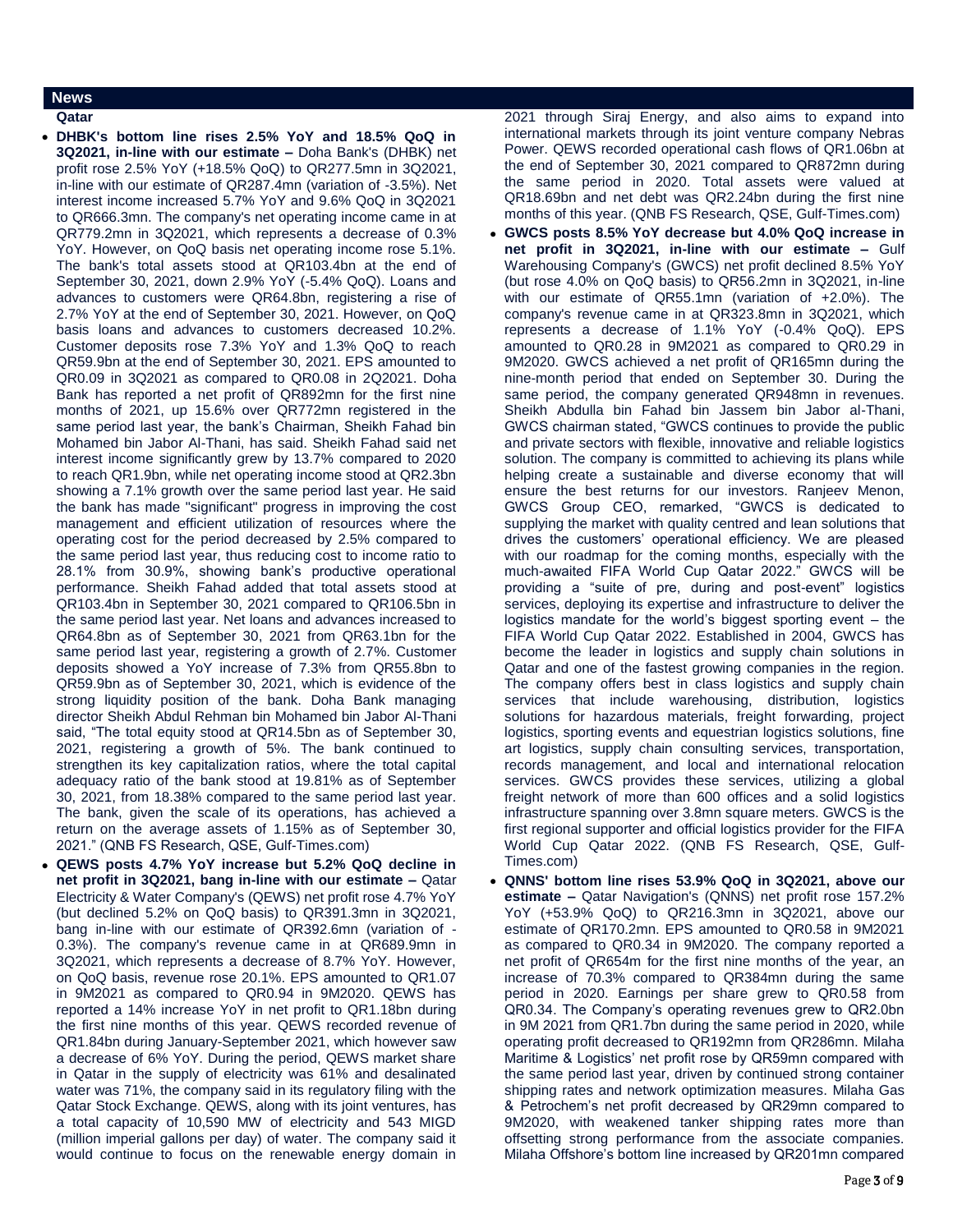to the same period in 2020, mainly due to a decrease in vessel impairments that was slightly offset by an increase in COVID19 related operating expenses. Milaha Capital's net profit rose by QR38mn compared with the same period last year, mainly a result of one-time impairments recorded in 2020 not recurring this year. Milaha Trading's bottom line grew by QR2mn compared with 9M2020, driven by an increase in heavy equipment sales. Milaha will conduct an investor conference call tomorrow at 14:00 Doha time. (QNB FS Research, QSE, Peninsula Qatar)

- **QATI's bottom line rises 10.3% QoQ in 3Q2021 –** Qatar Insurance Company's (QATI) net profit rose 158.1% YoY (+10.3% QoQ) to QR156.1mn in 3Q2021. The company's net earned premiums came in at QR2,164.2mn in 3Q2021, which represents an increase of 12.6% YoY (+0.7% QoQ). The earnings per share amounted to QR0.123 in 9M2021 as compared to loss per share of QR0.073 in 9M2020. (QSE, QNB FS Research)
- **AHCS' bottom line rises 9.0% YoY and 26.1% QoQ in 3Q2021 –** Aamal Company's (AHCS) net profit rose 9.0% YoY (+26.1% QoQ) to QR77.7mn in 3Q2021. The company's revenue came in at QR389.8mn in 3Q2021, which represents an increase of 15.3% YoY. However, on QoQ basis revenue fell 2.1%. EPS amounted to QR0.033 in 9M2021 as compared to QR0.015 in 9M2020. Aamal reported total net profit of QR210.9mn in nine months, up 132.7% compared to same period last year. (9M 2020: QR90.6mn). Total revenue increased by 13.2% to QR1.1bn. Chief Executive Officer and Managing Director of Aamal, HE Sheikh Mohamed Bin Faisal Al Thani said "Aamal's solid foundations and strong financial position have allowed us to use the past year to evaluate and enhance our existing operations. We are proud of the progress that we have already delivered this year across so many of our businesses. "Recent developments have included the introduction of new heavy vehicles by Aamal Readymix and Gulf Rocks to further enhance operations, the ongoing leasing of newly-added space at City Center Doha which has seen 38 new shops open since the start of the year with another 19 shops expected to open before year end, the near completion of the frontage at City Center which will provide additional leasing space and give the Mall a refreshed look, and an increased focus on IT Healthcare products and services by Aamal Medical. "We continue to explore new opportunities for incremental growth and value creation, in particular in our Trading and Distribution segment, and will update the market in due course as appropriate. We look forward with confidence to the final quarter of 2021 and beyond." (QSE, QNB FS Research, Qatar Tribune)
- **QISI's bottom line rises 13.3% YoY and 4.7% QoQ in 3Q2021 –** Qatar Islamic Insurance Company 's (QISI) net profit rose 13.3% YoY (+4.7% QoQ) to QR18.1mn in 3Q2021. The company's total revenues came in at QR30.1mn in 3Q2021, which represents an increase of 17.2% YoY. However, on QoQ basis total revenues fell 1.2%. EPS amounted to QR0.394 in 9M2021 as compared to QR0.390 in 9M2020. (QSE, QNB FS Research)
- **IHGS' reports net profit of QR1.0mn in 3Q2021 –** Inma Holding's (IHGS) net profit declined 57.2% YoY (-55.0% QoQ) to QR1.0mn in 3Q2021. EPS amounted to QR0.077 in 9M2021 as compared to QR0.083 in 9M2020. (QSE, QNB FS Research)
- **QIGD to holds its EGM on November 22 –** Qatari Investors Group (QIGD) will hold the General Assembly Meeting (EGM) will be held on November 22, 2021, at 04:30 PM. In case of not completing the legal quorum, the second meeting will be held on November 29, 2021 at 04:30 PM. (QSE)
- **QIMD to hold its investors relation conference call on November 02 –** Qatar Industrial Manufacturing Co. (QIMD) will hold the conference call with the Investors to discuss the financial results for 3Q2021 on November 02, 2021 at 09:00 AM, Doha Time. (QSE)
- **QFBQ requires all its shareholders to update their National Investor Number (NIN) –** Qatar First Bank L.L.C (QFBQ) shareholders are requested to ensure that their National Investor Number ("NIN") is active & updated in order to participate in QFBQ's upcoming rights issue. (QSE)
- **Nakilat takes delivery and management of third LNG carrier newbuild –** Qatar Gas Transport Company (QGTS, Nakilat) has taken delivery of a newbuild LNG carrier, "Global Sea Spirit", which will be commercially and technically managed in-house by Nakilat Shipping Qatar Limited (NSQL). Built by Daewoo Shipbuilding & Marine Engineering (DSME) in South Korea, this is the third of four LNG newbuild carriers to be delivered to Global Shipping Co. Ltd., a joint venture between Nakilat (60%) and Maran Ventures Inc. (Maran Ventures) (40%). The first two LNG carriers' newbuilds (ME-GI type) were delivered in May 2020 and January 2021 respectively and are currently in service. With a cargo carrying capacity of 174,000 cubic meters, "Global Sea Spirit" is the first vessel with X-DF propulsion to join the Nakilat fleet, with the second newbuild (also with X-DF propulsion) expected to be delivered early next year. Like the ME-GI system, vessels running with X-DF engines propulsion are proven to be more fuel efficient, reduce greenhouse emissions and environmentally friendly due to their low Carbon emission. Like the rest of Nakilat's fleet, the newbuild fully complies with all mandatory international and national regulations pertaining to environmental protection. They also have significantly lower boil-off rates, and equipped with onboard reliquefication units, thus providing greater operational flexibility for charterers. Global Sea Spirit is chartered to Cheniere Marketing International LLP. (QSE)
- **BRES signs a financing agreement for Qatar Schools –** Package I Project – Dar Al Eloum for Real Estate Development Company, a fully owned subsidiary of Barwa Real Estate Group (BRES), announced the signing of a financing agreement with a local bank for the amount of QR641.4mn. The purpose of the agreement is to finance the development of the Qatar Schools - Package 1 project. The term of the new financing is up to 22 years. It is known that BRES (through its subsidiary Dar Al Eloum for Real Estate Development) has signed an agreement with the Public Works Authority (Ashghal) on September 2020 to develop 8 schools under the Qatar Schools Public-Private Partnership Program – Package 1. Barwa Group will develop the eight schools across Qatar, which is the first package within the Qatar Schools Program. Upon completion of development, the schools will be leased to the Ministry of Education and Higher Education. The maintenance services will be provided to the schools over a period of 25 years. This agreement will contribute to securing guaranteed rental income for the group that will help achieve sustainable growth for the group's revenues and the returns of its shareholders. It should be noted that there is no conflict of interest between the contracting parties to this agreement. (QSE)
- **Ooredoo said to pick BDx as buyer for Indonesian Data Centers –** PT Indosat, the Indonesian wireless carrier unit of Qatar's Ooredoo (ORDS), has picked Hong Kong-based Big Data Exchange as its preferred bidder for a majority stake in its Indonesian data centers business, according to people familiar with the matter. BDx, as the data-center platform owned by infrastructure-focused investment firm I Squared Capital is known, has emerged as the likeliest buyer for a 75% stake in Indosat's data center assets after beating rival bidders, the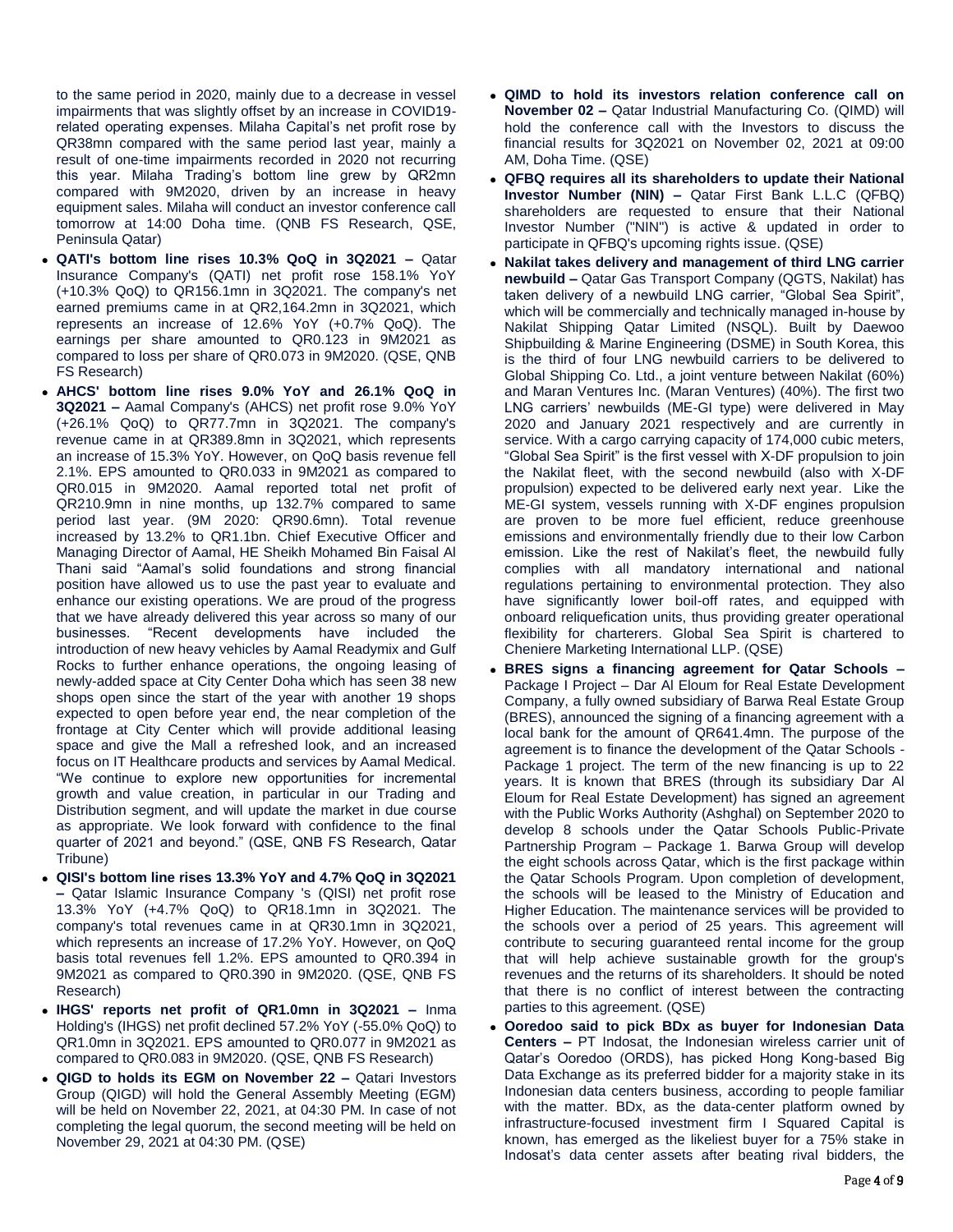people said, asking not to be identified because the information is private. The stake could be valued between \$200mn and \$250mn, the people said. Ooredoo's Indosat, which last month agreed to combine with CK Hutchison Holdings Ltd.'s local unit in a \$6bn transaction, plans to retain a minority stake in the data centers business, the people said. Indosat and BDx are poised to sign an exclusivity period to hammer out details of a deal as early as this week, the people said. (Bloomberg)

- **QatarEnergy, Qatar Foundation sign solar energy cooperation MoUs –** Siraj Energy (a JV between QatarEnergy (51%) and QEWS (49%) signed two memoranda of understanding (MoUs) with Qatar Foundation and Woqod related to cooperation in photovoltaic (PV) energy and systems applications. HE Sheikha Hind bint Hamad Al-Thani, Vice Chairperson and CEO of Qatar Foundation, and HE the Minister of State for Energy Affairs, Saad bin Sherida Al-Kaabi, also President and CEO of QatarEnergy, attended the signing event, which was held at Qatar Foundation. The first MoU, signed between Siraj Energy and Qatar Foundation, reflects a shared commitment to sustainability and to developing and implementing strategies that contribute toward shaping a sustainable future for Qatar. It will allow Siraj Energy to study and evaluate installation and utilization of PV systems to power Sidra Medicine, Qatar Foundation's women's and children's hospital and medical research Centre. The study and evaluation will include the determination of most effective capacity to be cabled to existing systems by considering optimization of available land areas, sustainability and efficiency. Siraj Energy targets to complete the study and evaluation by end of the second quarter of 2022. (Gulf-Times.com)
- **OIL TENDER: Qatar offers 25K tons of November-Loading Light Naphtha –** Qatar Petroleum for the Sale of Petroleum Products offered ~25k tons of light naphtha for November 22-23 loading from Ras Laffan, according to traders who asked not to be identified. Bids are due by 12pm local time on October 26. (Bloomberg)
- **Qatari Diar announces start of CityGate project first phase in Egypt –** Qatari Diar Real Estate Investment Company has announced the start of implementation of the first phase of the CityGate project in Egypt at a value of 1bn Egyptian pounds. This was announced at a ceremony held at the project site in New Cairo, which is located 30km southeast of Cairo, and 30 minutes from Cairo International Airport, in the presence of ambassador of the State of Qatar to Egypt Salem Mubarak Al-Shafi; Egypt's Deputy Minister of Housing for National Projects Khaled Abbas; CEO of Qatari Diar Abdullah bin Hamad Al-Attiyah; Director of Development and Projects Department for Egypt, Sudan and Eritrea at Qatari Diar Sheikh Hamad bin Talal Al-Thani, and a number of dignitaries. (Gulf-Times.com)
- **Amir: Qatar has succeeded in achieving several goals –** In the field of food security, we have made great strides towards self-sufficiency in a number of food commodities as a result of the initiatives undertaken by the state to support the production and marketing of these commodities In the field of economic diversification, legislative amendments were introduced to facilitate commercial transactions, enhance competition, protect the consumer, encourage industrial investment, increase direct foreign investment by allowing foreign investors to own 100% of some companies capital, and support the competitiveness of national products The Qatar Central Bank was able to maintain the international reserves growth and sustain the Qatari riyal exchange rate, and Qatar has maintained its high credit rating with international credit institutions and a stable outlook for its economy Qatar occupies a notable position and high ranks in some important components of global competitiveness indicators such as low unemployment rate, annual inflation rate,

financing technical development, cybersecurity, sustainable development, and others We are proceeding in our efforts to achieve the goals of Qatar National Vision 2030 and prepare for the third 5-year national strategy We live in a country that has undergone rapid modernisation and a society whose standard of living has risen very rapidly, people's health, education and incomes have improved, and skilled human resources and national professionals have emerged This World Cup is a major occasion not only for enhancing the country's global status and the role of sport in enhancing communication and co-operation between peoples and to display Qatar's organizational potentials, its advanced infrastructure and its capabilities at the security level, but also to demonstrate the openness and tolerance of the hospitable Qatari people Qatar is mentioned positively in the context of talking about the Afghan crisis, this is not only because of the internationally appreciated humanitarian efforts we have exerted in this context, but also because of our adherence to dialogue as an alternative to wars, and the option of mediation in resolving conflicts, which made us accept the request to mediate between the US and the Taliban Brotherhood, history and geography make it incumbent to preserve the Gulf Cooperation Council and improve its institutions to commensurate with the aspirations of our peoples. We have been keen to leave behind differences through dialogue, we also seek to consolidate and develop the consensus achieved at Al-Ula summit Our health institutions have successfully passed the difficult test posed by the coronavirus, indicating the level of development they have accomplished in quantitative and qualitative terms. (Gulf-Times.com)

 **Qatar Chamber to host GCC Chambers' executive committee meeting –** Qatar Chamber has announced that it will host the 50th meeting of the Executive Committee of the Federation of the Gulf Co-operation Council Chambers (FGCCC) on Thursday, October 28. The meeting, to be held at the Sheraton Hotel, will be chaired by Qatar Chamber general manager Saleh bin Hamad al-Sharqi and will be attended by FGCCC secretary-general Dr Saud bin Abdulaziz al-Mishari in the presence of executives of chambers in GCC States. The committee will discuss a proposal about the activation of sectorial committees among the member states, updates of the establishment of the new headquarter of the federation, and follow up the recommendation of the committee's previous meeting. The meeting's agenda also includes reviewing a draft work program of the FGCCC general secretariat and the estimated budget for 2022. (Gulf-Times.com)

# **International**

 **US consumer confidence rebounds; house price growth likely peaked –** US consumer confidence unexpectedly rose in October as concerns about high inflation were offset by improving labor market prospects, suggesting economic growth was picking up after a turbulent third quarter. The survey from the Conference Board on Tuesday showed consumers eager to buy a home and big-ticket items such as motor vehicles and major household appliances over the next six months. The share of Americans planning to go on vacation was the largest since February 2020, just before the nation was slammed by the first wave of COVID-19 infections. A resurgence in coronavirus cases over the summer, driven by the Delta variant, and supplychain constraints related to the pandemic restrained economic activity last quarter. The consumer confidence index increased to a reading of 113.8 this month from 109.8 in September, ending three straight monthly declines. The measure, which places more emphasis on the labor market, remains below its peak of 128.9 in June. The rise contrasted with the University of Michigan's survey of consumers, which showed sentiment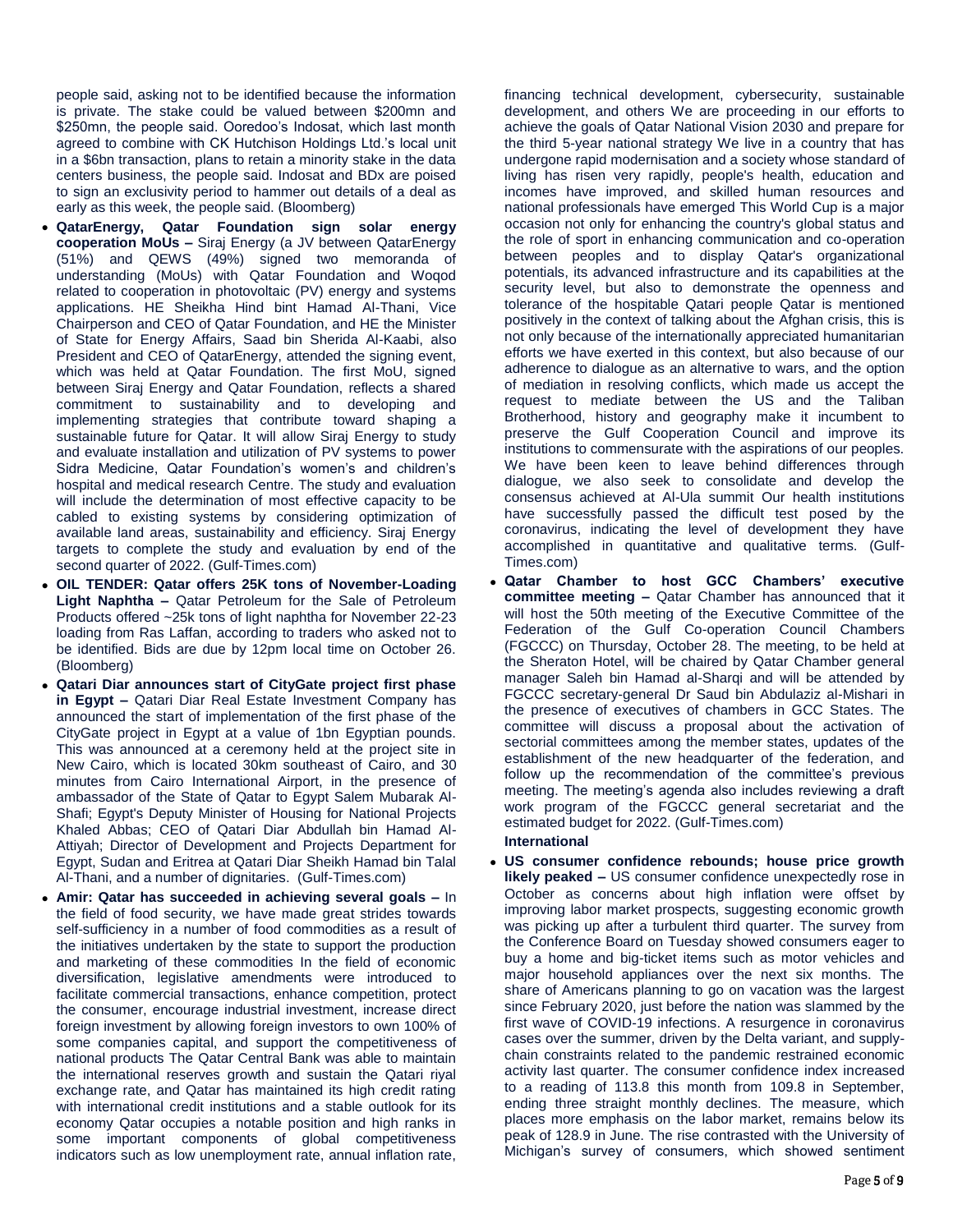falling early this month. The rebound in confidence coincided with an ebb in coronavirus infections. Consumers were upbeat about both current conditions and the short-term outlook. Economists polled by Reuters had forecast that the index would dip to 108.3. The Conference Board's so-called labor market differential, derived from data on respondents' views on whether jobs are plentiful or hard to get, raced to a reading of 45 this month, the highest in 21 years, from 43.5 in September. (Reuters)

- **US new home sales hit six-month high; median price stays above \$400,000 –** Sales of new US single-family homes surged to a six-month high in September, but higher house price are making homeownership less affordable for some first-time buyers. New home sales jumped 14.0% to a seasonally adjusted annual rate of 800,000 units last month, the highest level since March, the Commerce Department said on Tuesday. August's sales pace was revised down to 702,000 units from the previously reported 740,000 units. Sales increased in the populous South, as well as in the West and Northeast. They, however, fell in the Midwest. Economists polled by Reuters had forecast new home sales, which account for more than 10% of US home sales, increasing to a rate of 760,000 units. Sales dropped 17.6% on a YoY basis in September. They peaked at a rate of 993,000 units in January, which was the highest since the end of 2006. Demand for housing surged early in the COVID-19 pandemic amid an exodus from cities to suburbs and other low-density locations as Americans sought more spacious accommodations for home offices and online schooling. The buying frenzy has abated as workers return to offices and schools reopened for in-person learning, thanks to COVID-19 vaccinations. The median new house price accelerated 18.7% in September to \$408,800 from a year ago. Sales continued to be concentrated in the \$200,000-\$749,000 price range. Sales in the under-\$200,000 price bracket, the sought-after segment of the market, accounted for only 2% of transactions. About 74% of homes sold last month were either under construction or yet to be built. There were 379,000 new homes on the market, unchanged from in August. Houses under construction made up 62.5% of the inventory, with homes yet to be built accounting for about 28%. (Reuters)
- **Citi/YouGov: UK inflation expectations highest since 2008 before BoE rate decision –** The British public's expectations for inflation over the next year jumped to the highest since 2008 this month, bank Citi said on Tuesday, something the Bank of England will note as it meets to decide whether to raise interest rates next week. Expectations for inflation over the next 12 months rose to 4.4% in October from 4.1% in September, Citi said, based on its monthly survey with pollsters YouGov, conducted on October 21 and October 22. But expectations for inflation in five to 10 years' time dipped to 3.7% from 3.8% in September. Inflation in many countries is on the rise as the global economy reopens from its coronavirus shutdowns. The BoE's chief economist, Huw Pill, said last week he thought consumer price inflation in Britain could go above 5%, more than double the BoE's 2% target, before falling back. Economists at Citi said the BoE looked at a broad range of indicators when assessing inflation expectation risks and Tuesday's survey reading on its own was unlikely to increase the pressure for a near-term rate hike. "However, it is also unlikely to trigger a major dovish re-assessment either especially with financial market measures continuing to increase," they said. Investors are pricing in a rate hike by the BoE on Nov. 4 which would take Bank Rate to 0.25% from its current all-time low of 0.1%. Most economists polled by Reuters think the BoE will wait until early 2022 before moving. (Reuters)
- **UK retailers warn of pre-Christmas price rises –** British retailers warned on Wednesday of pre-Christmas price rises after they reported the smallest YoY decline in the average selling price of goods in their stores since before the start of the coronavirus pandemic. The British Retail Consortium trade body said shop prices rose by 0.4% on the month in October and were 0.4% lower than a year before, the smallest YoY fall since January 2020. Price rises were led by higher costs for food, which was 0.5% more expensive than a year earlier. "It is now clear that the increased costs from labor shortages, supply chain issues and rising commodity prices have started filtering through to the consumer," BRC chief executive Helen Dickinson said. Three in five retailers planned to raise prices before Christmas, she added. The BRC's shop price index covers a narrower range of spending than the consumer price index targeted by the Bank of England, which touched its highest since 2012 in August at 3.2%. BoE Chief Economist Huw Pill predicted last week that inflation could soon reach 5% - more than twice the BoE's target - and financial markets expect the central bank to raise interest rates for the first time since the start of the pandemic next week. The BRC data is produced with market research company NielsenIQ, which said rising prices could lead to a shift away from discretionary spending. (Reuters)
- **Inflation expectations hit new seven-year high, shooting past ECB target –** Eurozone inflation expectations among bond investors hit a new seven-year high above 2.07% on Tuesday, shooting past the European Central Bank's target on the back of soaring oil prices and supply chain crunches around the world. Oil prices reached multi-year highs this week on the back of tight global supply and strengthening fuel demand. This comes on top of several months of high inflation readings in the Eurozone and beyond, putting pressure on the ECB ahead of its policy meeting next Thursday and as it considers how much monetary support to provide the bloc's economy once its pandemic bond-buying expires next March. An important market gauge of long-term Eurozone inflation expectations, the fiveyear, five-year forward inflation swap rose as high as 2.0762%, the highest since early August 2014. "Rising inflation swaps will be a key topic at Thursday's ECB meeting," analysts at ING wrote in a note. "The persistent inflation scare is seeing expectations tilt towards tighter policies, and any pushback by the ECB may remain confined to the very front-end pricing." German real, or inflation-adjusted, 10-year bond yields fell to a new low of -2.00%, a full percentage point below US real 10 year yields. US 10-year breakevens meanwhile, the marketbased measure of expected inflation, rose to the highest since 2006 at 2.67%. Eurozone government bond yields, while relatively unchanged on Tuesday, have risen sharply in recent weeks with persistently higher consumer prices leaving investors with little choice but to price in tighter policy. (Reuters)
- **Germany cuts 2021 GDP growth forecast, lifts 2022 estimate –** The German government has cut its economic growth forecast for this year to 2.6%, but lifted its estimate for next year to 4.1% as supply problems are delaying the recovery in Europe's largest economy, two sources familiar with the decision said. The revised government forecast for gross domestic product growth compares with an April prediction for the economy to grow by 3.5% in 2021 and by 3.6% in 2022. For 2023, the government now expects economic growth to normalize with an expansion rate of 1.6%, the two sources told Reuters on condition of anonymity. Economy Minister Peter Altmaier will present the government's updated growth forecasts at a news conference on Wednesday. A spokesperson for the Economy Ministry declined to comment on the updated figures. The scarcity of semiconductors and other intermediate goods, caused by supply chain disruptions because of the COVID-19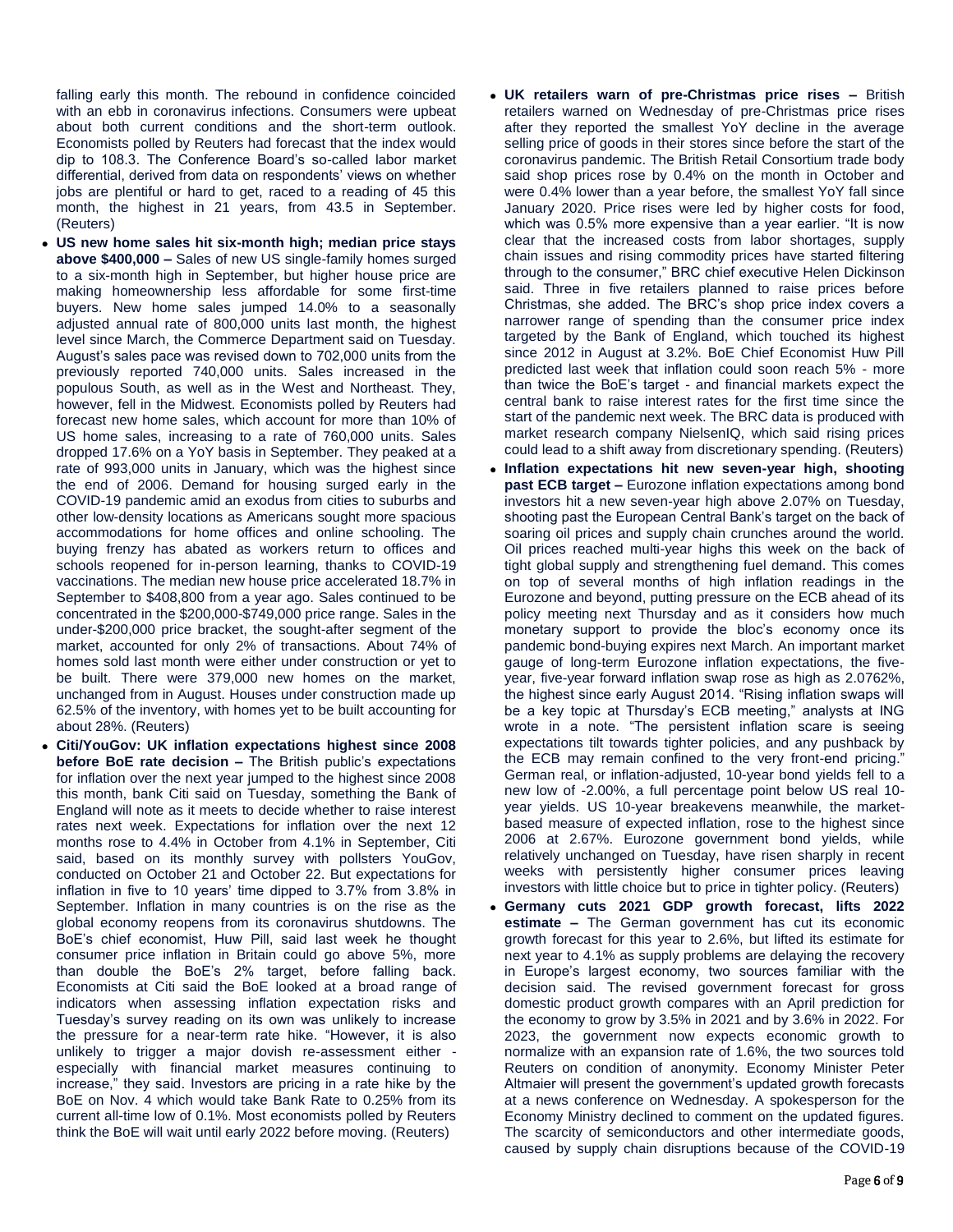pandemic and a rise in demand for chips in an increasingly digitalized world, is holding back German manufacturing output. In addition to the supply problems with electronic components, companies are also struggling to meet high demand because of raw material shortages. The widespread bottlenecks in production, coupled with unusually high demand, are leading to price increases and this is why the German government expects consumer price inflation to surge to 2.9% this year, one of the sources told Reuters. But the government is sticking to its assessment that the price surge will be temporary, and sees inflation easing to 2.2% in 2022 and to 1.7% in 2023, the source said. The figures compare with consumer price inflation of 0.6% in 2020. The mixed growth outlook for the economy comes after the Ifo institute said on Monday that business morale deteriorated for the fourth successive month in October and hit a six-month low. It also chimes with the latest assessment of the central bank, which said on Monday economic growth is likely to slow sharply in the fourth quarter, with full-year growth now likely to be "significantly" below its 3.7% prediction made in June. (Reuters)

- **China industrial profit growth accelerates in Sept despite cost pressures –** Profits at China's industrial firms rose at a faster pace in September despite surging prices and supply bottlenecks, thanks mainly to stellar growth in mining and raw materials industries although some businesses struggled to shake off the high costs. Profits jumped 16.3% on-year to 738.74bn Yuan (\$115.72bn) the statistics bureau said on Wednesday, quickening from the 10.1% gain reported in August. The industrial sector has been hit by the surging price of coal, supply shortages and power rationing triggered by coal shortages due to emission reduction targets. But Beijing has taken a raft of measures to curb elevated metals prices and ease the country's power crunch, including urging coal miners to boost output and manage electricity demand at industrial plants. Strong profit rises in mining and raw materials industries drove the headline figures. Profits in the coal mining and washing industry grew 172.2% over the first nine months. The fuel processing industry saw earnings skyrocket 930% over the same period. Power firms were squeezed however, with profits falling 24.6% between January and September, with tight coal supplies and higher prices of the fuel eroding bottom-lines. (Reuters)
- **Brazil consumer prices rise 1.20% in mid-October, highest rate since 1995 –** Brazil's IPCA-15 consumer price index rose 1.20% in the month to mid-October driven by higher fuel and electricity prices, government statistics agency IBGE said. The index had been expected to rise 0.97%, according to the median forecast in a Reuters poll. The result for mid-October was the highest for the month since 1995 and also marked the fastest monthly pace of increase for prices since February 2016, IBGE said. Gasoline prices, for example, rose by 1.85% in the period. In the 12 months to mid-October, gasoline prices soared 40.44% driven by a weak currency and rising international oil prices, according to the latest data. A severe drought also affected electricity prices in Latin America's largest economy. According to the latest reading, electricity prices rose by almost 4% in the month to mid-October, IBGE said. (Reuters)

# **Regional**

 **SIBC's net profit falls 9.0% YoY to SR274.3mn in 3Q2021 –** Saudi Investment Bank (SIBC) recorded net profit of SR274.3mn in 3Q2021, registering decrease of 9.0% YoY. Total operating profit fell 5.6% YoY to SR684.2mn in 3Q2021. Total income for special commissions/investments fell 9.2% YoY to SR707.1mn in 3Q2021. Total assets stood at SR99.6bn at the end of September 30, 2021 as compared to SR98.3bn at the end of September 30, 2020. Loans and advances stood at

SR58.3bn (+1% YoY), while Clients' deposits stood at SR60.9bn (+1.8% YoY) at the end of September 30, 2021. (Tadawul)

- **Minister: Saudi-Swiss investment to hit SR12tn by 2030 –** The newly-formed Saudi-Swiss Investment Forum, which will support investment in both countries, aims to hit SR12tn of financing by 2030, the Saudi Press Agency reported. The body, launched on 25 October in Riyadh, will also back Swiss companies who want to invest in the Kingdom. (Zawya)
- **Saudi Ma'aden board to consider first ever dividend in December –** The board of Saudi Arabian Mining Co (Ma'aden), the Gulf's largest miner, will weigh whether it will pay out its first ever dividend at a meeting in December, the company's chief executive said on Tuesday. Dividends, if the board decides to pay them, would be for 2021 and paid out next year, said CEO Abdulaziz al-Harbi. Ma'aden reported a net profit after zakat and tax of SR3.1bn in the first nine months of this year against a net loss of SR780.9mn in the same period a year earlier. (Zawya)
- **Aramco signs MOUs to develop green hydrogen, ammonia project –** Saudi Aramco signed five memoranda of understanding, including one with Modern Industrial Investment Holding Group and Intercontinental Energy to develop a green hydrogen and ammonia project in Saudi Arabia, according to a company statement. Company also signed two separate MoUs with South Pole Carbon Asset Management Ltd. and Yousef Abdulrahman AlDhabyan Agricultural Est. to evaluate feasibility of establishing a National Green Services Company to develop and innovate nature-based solutions that help reduce greenhouse gas emissions. (Bloomberg)
- **Aramco warns world's spare oil supplies are falling rapidly –** Saudi Aramco said oil-output capacity across the world is dropping quickly and companies need to invest more in production. It's a "huge concern," Chief Executive Officer Amin Nasser said in an interview in Riyadh, Saudi Arabia's capital. "The spare capacity is shrinking." His comments come with crude prices having soared 70% this year to around \$85 a barrel. Many major consumers, including the U.S., Japan and India, have called on producers to pump more. The supply deficit in oil markets could worsen in 2022 if the coronavirus pandemic eases and more people fly, he said. (Bloomberg)
- **Saudi Arabia to start investment fund for carbon capture –** Saudi Arabia said Middle Eastern economies will be boosted by efforts to cut planet-warming gases and announced a fund to invest in carbon-capture technology. "Climate change is an economic opportunity for individuals and the private sector," Crown Prince Mohammed bin Salman said in Riyadh on Monday at a forum attended by several heads of state. Reducing emissions will "create jobs and strengthen innovation in the region." The kingdom will establish a fund to improve carbon sequestration and back a plan to feed hundreds ofmns of people by providing them clean cooking fuels, Prince Mohammed said. The two initiatives will cost SR39bn and Saudi Arabia will contribute 15%. (Bloomberg)
- **Dubai Crude for January to be priced at \$0.10/bbl below Oman –** Dubai has set its official differential to Oman futures for January at a discount of \$0.10 per barrel, the Dubai Department of Petroleum Affairs said on Tuesday. The differential will be applied to the average of daily settlements for the front month January Oman contract at the end of November to set Dubai's official selling price (OSP) for January-loading crude. (Reuters)
- **Ports giant DP World expects container volume growth to moderate in 4Q –** Dubai ports giant DP World said on Tuesday it expected growth in shipping freight container volumes to moderate in the next quarter after volumes handled rose 8.1% in the third quarter. Global supply chain disruptions due to pandemic-driven lockdowns and an unexpectedly rapid recovery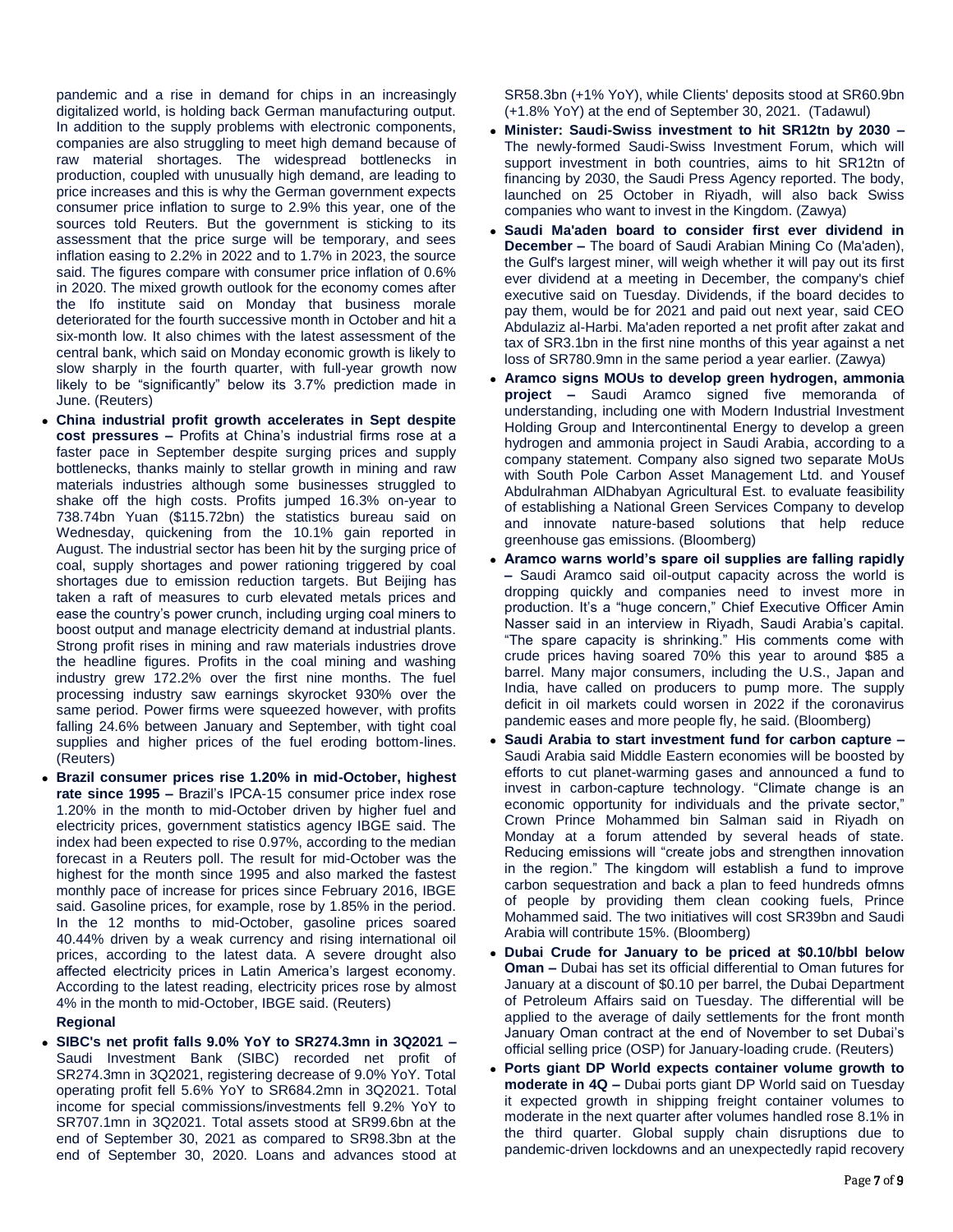in trade have led to a shortage of shipping containers, congestion in ports and sky-rocketing freight rates. "The nearterm outlook remains positive, but we do expect growth rates to moderate in the final quarter," DP World Chairman Sultan Ahmed bin Sulayem said in a statement, citing COVID-19, supply chain constraints and geopolitical uncertainty. (Reuters)

- **Nasdaq Dubai welcomes listing of \$1.7bn sukuk by Islamic Development Bank –** Dr. Zamir Iqbal, Vice President of Finance and Chief Financial Officer of the Islamic Development Bank (IsDB), today rang Nasdaq Dubai's market-opening bell to celebrate the listing of a US\$ 1.7bn Sukuk on the region's international financial exchange. The listing strengthens the IsDB's position as the largest supranational Sukuk issuer on Nasdaq Dubai with a total value of \$18.8bn through 13 issuances listed on the exchange since 2016. (Zawya)
- **RAKBANK posts 72.8% YoY rise in net profit to AED228.2mn in 3Q2021 –** The National Bank of Ras Al-Khaimah (RAKBANK) recorded net profit of AED228.2mn in 3Q2021, an increase of 72.8% YoY. Net interest income fell 8.7% YoY to AED449.7mn in 3Q2021. Operating profit before provisions for credit loss fell 13.8% YoY to AED454mn in 3Q2021. Total assets stood at AED54.5bn at the end of September 30, 2021 as compared to AED52.8bn at the end of September 31, 2020. Loans and advances, Net stood at AED31.5bn (+4.7% YTD), while Deposits from customers stood at AED37bn (+0.1% YTD) at the end of September 30, 2021. EPS came in at AED0.14 in 3Q2021 as compared to AED0.08 in 3Q2020. (ADX)
- **UAE's Adnoc says power grid to be supplied by nuclear, solar energy –** Abu Dhabi National Oil Co (Adnoc) has signed a deal with a local utility to supply up to 100% of its power grid with nuclear and solar energy sources, the Abu Dhabi government said on Tuesday. The supply deal, released by the state media office, follows the oil producing UAE announcing this month plans to achieve net zero emissions by 2050. The media office described the power supply deal as the "largest of its kind" in the oil and gas industry. It did not say when the agreement would come into effect, nor disclose any financial deals. (Reuters)
- **S&P affirms UAE's RAK A-/Stable/A-2 Sovereign Rating –** Stable outlook reflects expectation that government will maintain prudent fiscal stance over the next two years. It says GDP growth will average 2.5% annually over 2021-2024. (Bloomberg)
- **Abu Dhabi's IHC confirms \$98mn cash deal to acquire London-listed Arena Events –** Abu Dhabi conglomerate International Holding Company (IHC) has confirmed that it is acquiring UK-listed Arena Events Group through a consortium. The Theta Bidco consortium, made up of IHC and Saudi Arabiabased Tasheel Holding Group, has offered AED359mn to take over Arena Events. As part of the deal, IHC and Tasheel will own 70% and 30%, respectively, of Arena Events. (Zawya)
- **Majority of Kuwait CEOs to focus on hiring, acquisitions over next 3 years –** Optimism has returned to the boardrooms in Kuwait, with the majority of CEOs in the Gulf State now looking to make investments and hire additional staff, according to a new survey KPMG. Among the CEOs polled for the first edition of KPMG 2021 Kuwait CEO Outlook, close to nine in ten (88%) said they have plans to make acquisitions in the next three years as part of their strategy to grow and transform their business. (Zawya)
- **Kuwait's wealth fund plans to invest in Saudi green initiatives –** The Kuwait Investment Authority, which manages the country's \$700bn wealth fund, will invest in green initiatives unveiled by Saudi Arabia as the Middle East's biggest oil producers rally behind efforts to cut planet-warming gases. "All

these initiatives are very important to the KIA, and we will be investing in those initiatives as long as at the end, it will be for the environment and benefit of the people" of future generations, Ghanem Al-Ghunaiman, managing director of Kuwait's sovereign fund, said Tuesday at Saudi Arabia's flagship investment conference. Sovereign investors are starting to take environmental, social and governance principles more seriously despite criticism that they cling on to strategies that fail to acknowledge how rapidly the planet is overheating. (Bloomberg)

- **Kuwait sells KWD200mn 91-day bills; bid-cover 13.57 –** Kuwait sold KWD200mn of bills due January 25, 2022 on October 26. Investors offered to buy 13.57 times the amount of securities sold. The bills have a yield of 1.125% and settled October 26. (Bloomberg)
- **Bahrain's GDP set to grow 4.1% next year says report –** Bahrain's economy is forecast to see real GDP growth of 4.1% in 2022, says Emirates NBD, with the expected VAT increase also helping the country to fix its finances and increase non-oil revenues. In a new assessment, the Dubai government-owned bank notes that Bahrain's economy grew 3.5% QoQ and 5.7% YoY in 2Q-2021. Quoting media reports, it says the kingdom's oil sector contracted 2.4% YoY while the non-oil sectors grew 12.8% off the low 2Q-2020 base, on the back of a recovery in the transport and hospitality sectors. (Zawya)